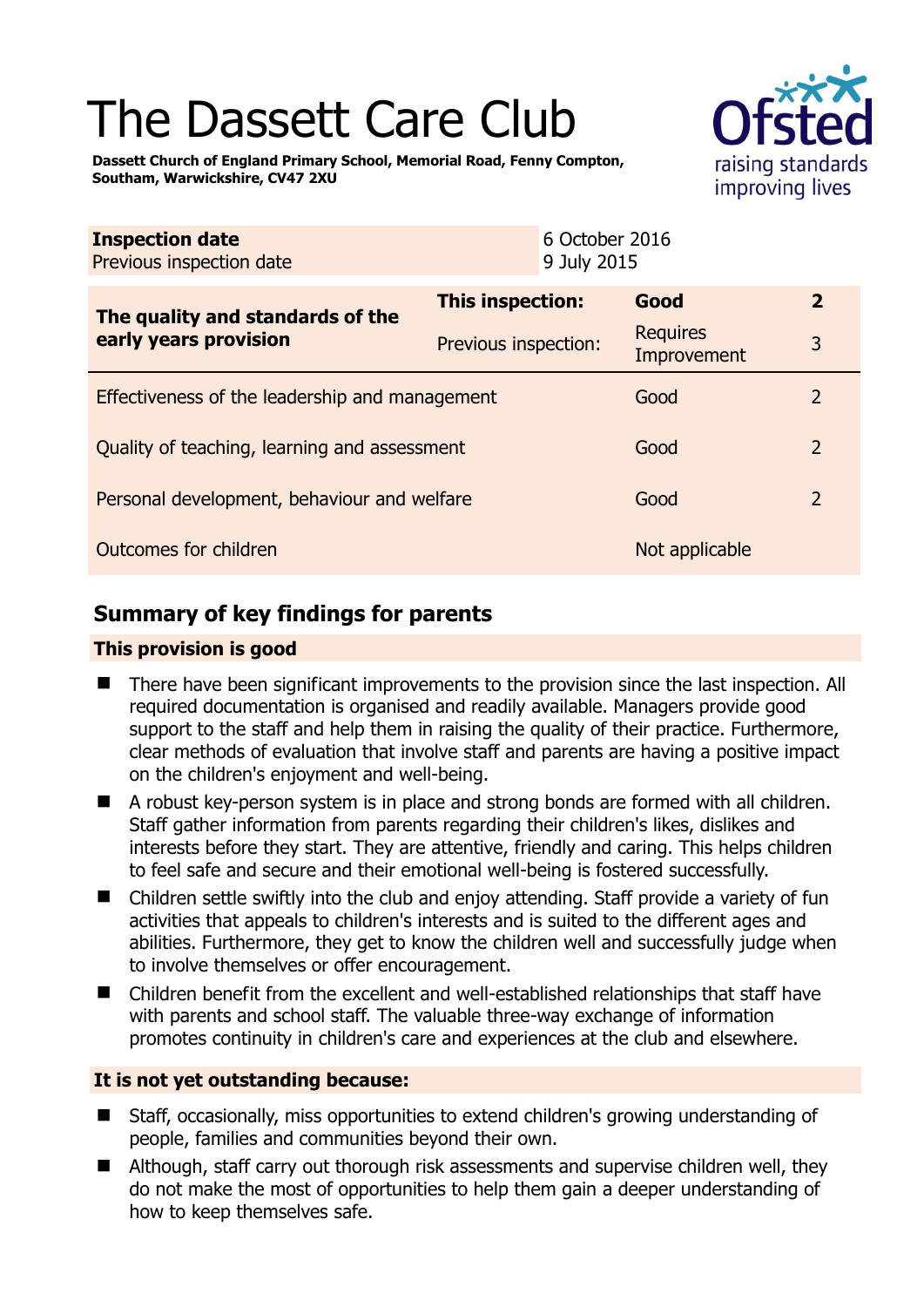# **What the setting needs to do to improve further**

#### **To further improve the quality of the early years provision the provider should:**

- enhance the opportunities provided to help strengthen the children's understanding of different people, communities and the wider world
- help children to develop an even greater understanding of possible risks, how they may occur and what they can do to protect themselves and others.

#### **Inspection activities**

- The inspector looked at areas of the premises used by the club inside and outdoors.
- The inspector looked at relevant documentation, such as policies and procedures and evidence of the suitability of staff working in the club.
- The inspector spoke to the manager, staff and children at appropriate times during the inspection.
- The inspector spoke to a selection of parents during the inspection and took account of their views.

#### **Inspector**

Lucy Showell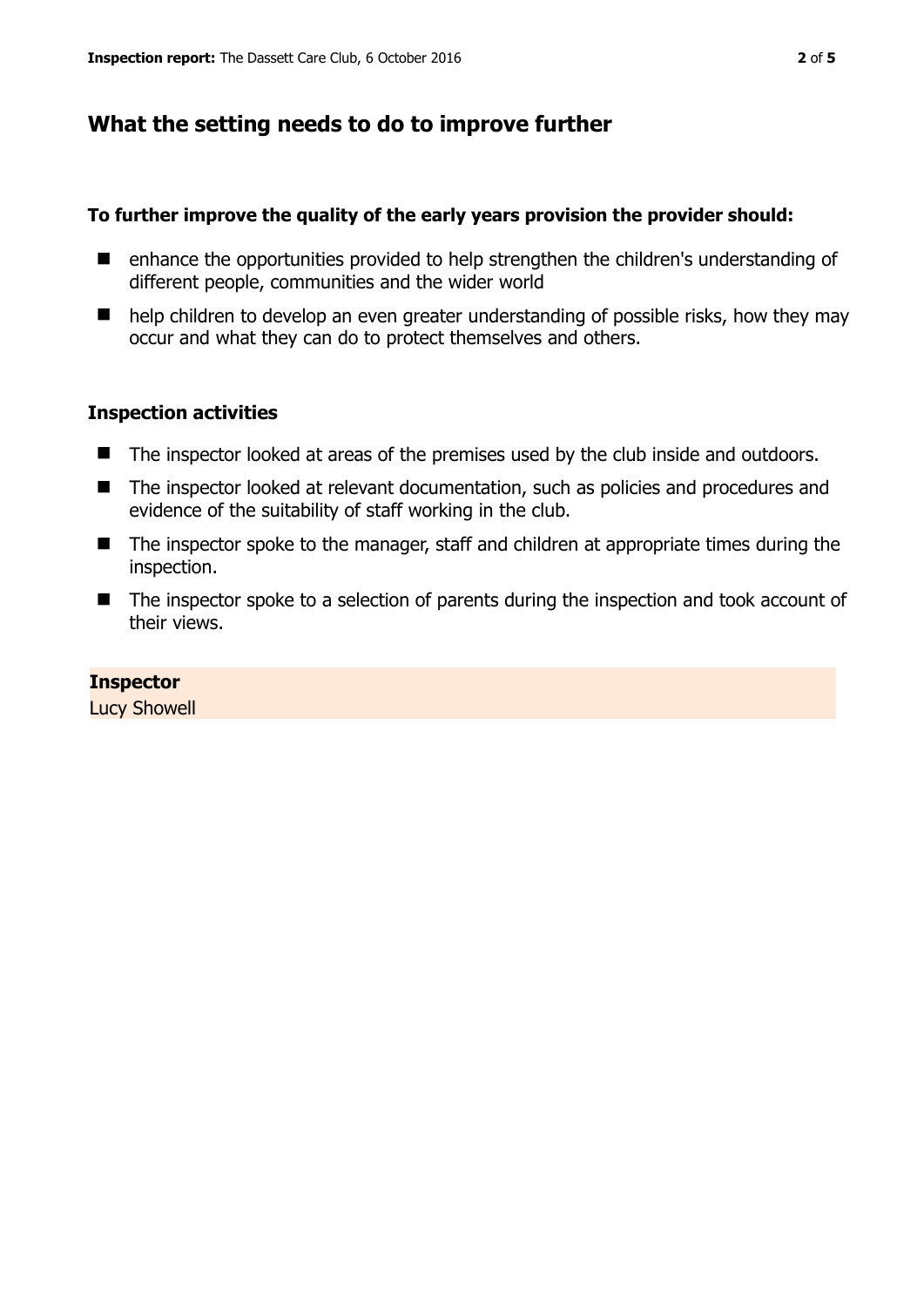## **Inspection findings**

#### **Effectiveness of the leadership and management is good**

The manager and staff are dedicated and strive to offer high-quality care for the children and families who use the club. They work together to identify the strengths of the provision and areas for further development. They are keen to gather and act on the views of children and parents. Informal staff supervision meetings help staff to reflect on and improve their practice. These opportunities are also used well to refresh and update their knowledge and identify professional development needs and plan relevant training. The arrangements for safeguarding are effective. All staff have completed relevant training and have a secure knowledge of the possible signs of different types of abuse. They are vigilant about monitoring children's welfare and take prompt and appropriate action if they have any concerns about a child.

#### **Quality of teaching, learning and assessment is good**

Staff are well qualified and experienced. They provide a wide range of opportunities to challenge and motivate children. Staff talk to children, observe their play and discuss their needs and abilities with parents and teachers. This information is used to provide interesting experiences, helping to support children's all-round development and reflect on topics and events that are occurring at school and elsewhere. Children are supported well to be active learners. They enjoy taking part in a wide range of activities, both indoors and outdoors. Staff interact well with the children, joining them in their chosen activities and play. They listen to the children, talk with them about what they are doing and ask relevant questions. These opportunities help children develop their thinking skills and encourage them to express and test out their own ideas. Children are confident and talk to visitors about what they like doing. They particularly enjoy taking part in creative activities and proudly show what they are making.

#### **Personal development, behaviour and welfare are good**

Children are relaxed and happy. The manager and staff are approachable, friendly and warmly welcome children as they arrive. Children soon get to know the routines and are confident to express their needs or to ask for help. They independently make choices about what they want to play with and quickly settle into a variety of activities. Children develop their social skills and make friends easily. They enjoy mixing with children of different ages and school classes, happily playing games together and helping to share the resources and take turns. Children are well cared for by the manager and staff, who understand and meet their individual dietary and health needs. They make sure children have time to relax, to be physically active and are well nourished. Staff encourage children to be independent in their personal care and good hygiene and teach them to take responsibility for their belongings. Children behave well. Staff are good role models and speak to children in a calm and respectful manner. Children understand the clear expectations and boundaries. They are polite and considerate, value and respect their friends and play cooperatively.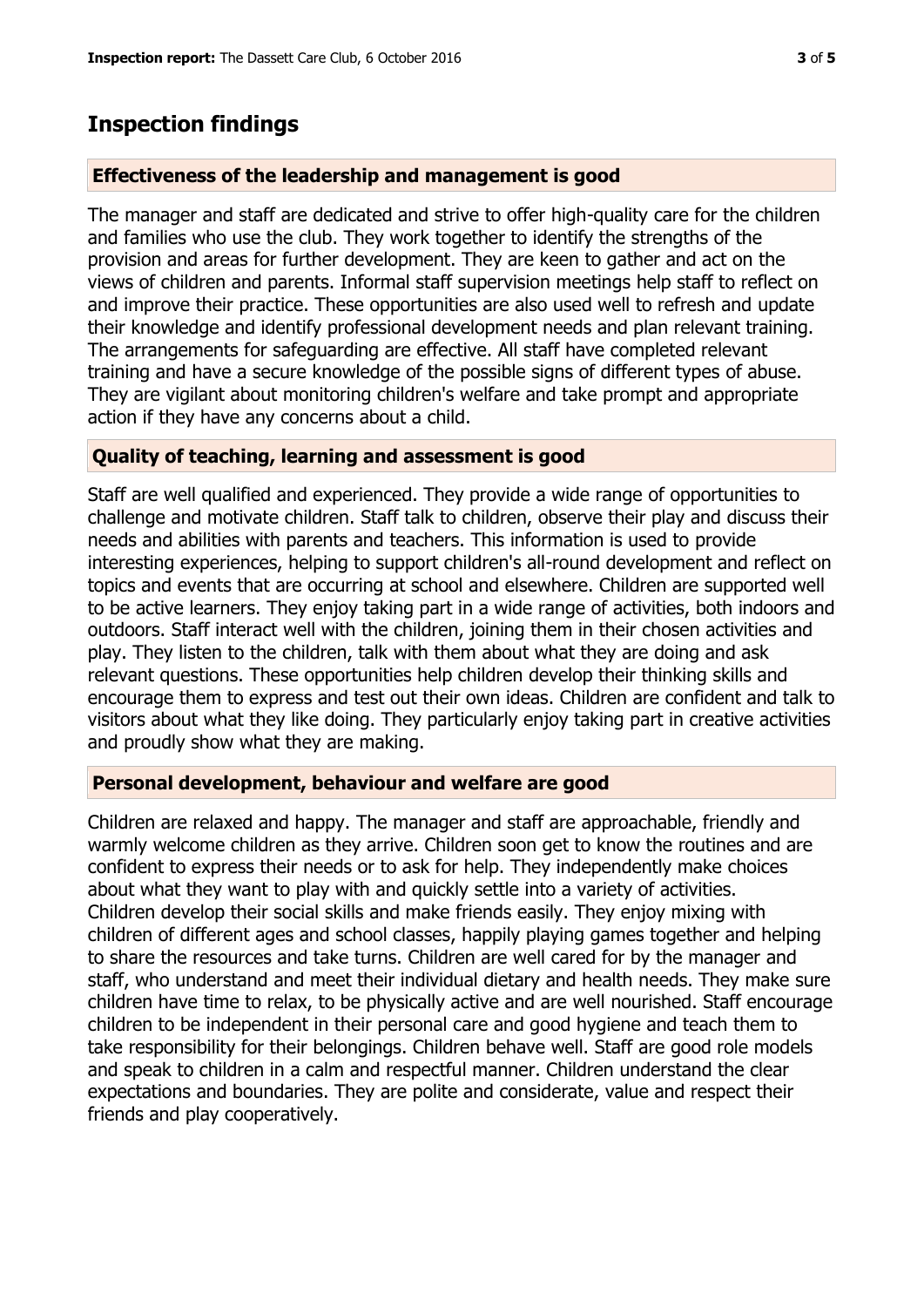## **Setting details**

| Unique reference number                             | EY272214                                                                             |  |
|-----------------------------------------------------|--------------------------------------------------------------------------------------|--|
| <b>Local authority</b>                              | Warwickshire                                                                         |  |
| <b>Inspection number</b>                            | 1058226                                                                              |  |
| <b>Type of provision</b>                            | Out of school provision                                                              |  |
| Day care type                                       | Childcare - Non-Domestic                                                             |  |
| <b>Registers</b>                                    | Early Years Register, Compulsory Childcare<br>Register, Voluntary Childcare Register |  |
| Age range of children                               | $4 - 11$                                                                             |  |
| <b>Total number of places</b>                       | 28                                                                                   |  |
| Number of children on roll                          | 46                                                                                   |  |
| Name of registered person                           | Lynne Grisold                                                                        |  |
| <b>Registered person unique</b><br>reference number | RP514227                                                                             |  |
| <b>Date of previous inspection</b>                  | 9 July 2015                                                                          |  |
| <b>Telephone number</b>                             | 01295770869                                                                          |  |

The Dassett Care Club was registered in 2003. The club employs four members of childcare staff. Of these, two hold appropriate early years qualifications at level 3. The club opens from Monday to Thursday, 8am until 9am and 3pm until 6pm, and on Fridays from 8am until 9am and 3pm until 5.30pm, term time only.

This inspection was carried out by Ofsted under sections 49 and 50 of the Childcare Act 2006 on the quality and standards of provision that is registered on the Early Years Register. The registered person must ensure that this provision complies with the statutory framework for children's learning, development and care, known as the early years foundation stage.

Any complaints about the inspection or the report should be made following the procedures set out in the guidance 'Complaints procedure: raising concerns and making complaints about Ofsted', which is available from Ofsted's website: www.gov.uk/government/organisations/ofsted. If you would like Ofsted to send you a copy of the guidance, please telephone 0300 123 4234, or email enquiries@ofsted.gov.uk.